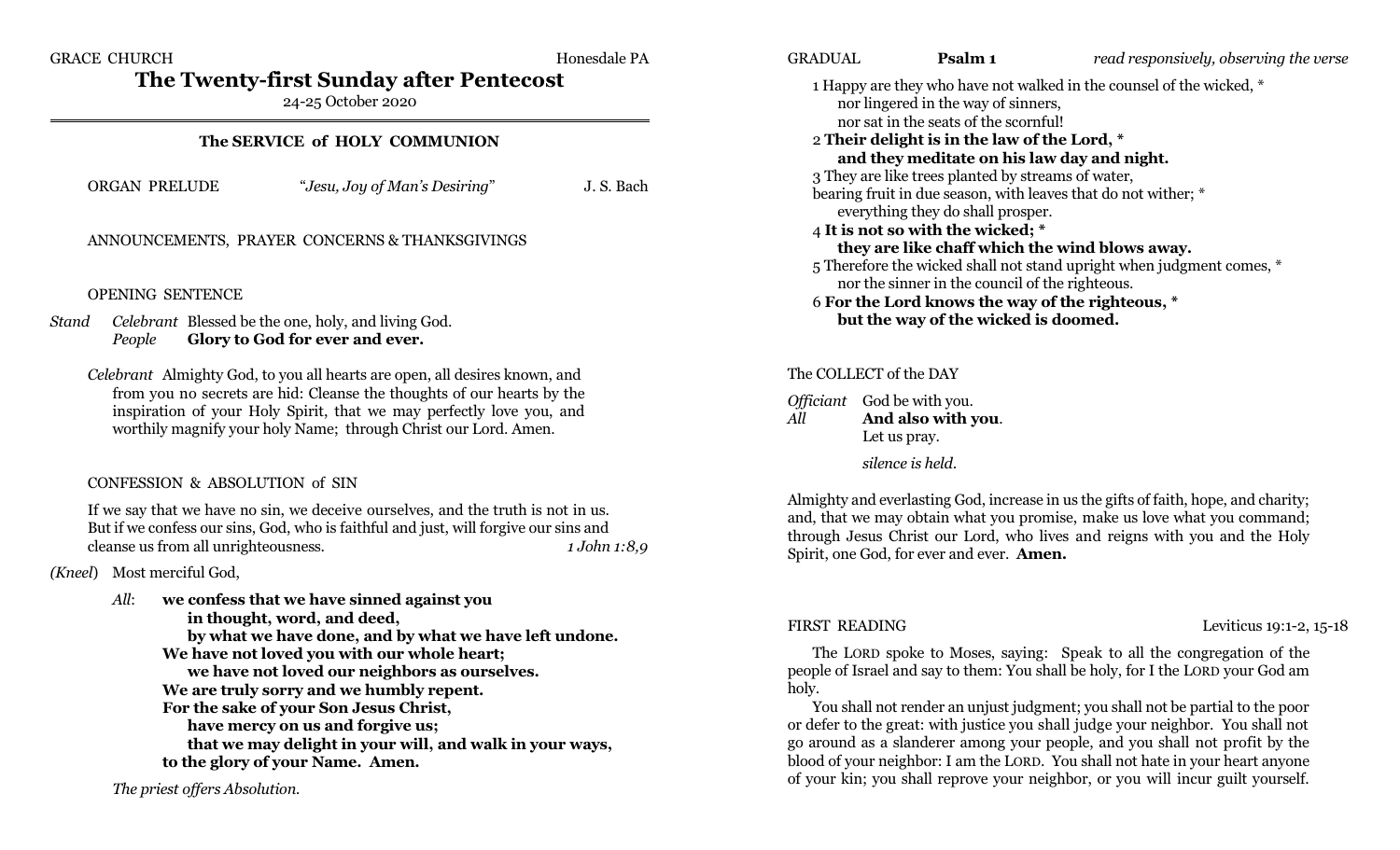You shall not take vengeance or bear a grudge against any of your people, but you shall love your neighbor as yourself: I am the LORD.

The Word of God. **Thanks be to God.**

ANTHEM "*Day by Day*" M. How

*Stand* GOSPEL READING *Matthew 22: 34-46*

The Holy Gospel of our Savior Jesus Christ, according to St. Matthew. **Glory to you, O Christ**.

When the Pharisees heard that he had silenced the Sadducees, they gathered together, and one of them, a lawyer, asked him a question to test gathered together, and one of them, a lawyer, asked him a question to test him. "Teacher, which commandment in the law is the greatest?" He said to him, "'You shall love the Lord your God with all your heart, and with all your soul, and with all your mind.' This is the greatest and first commandment. And a second is like it: 'You shall love your neighbor as yourself.' On these two commandments hang all the law and the prophets."

Now while the Pharisees were gathered together, Jesus asked them this question: "What do you think of the Messiah? Whose son is he?" They said to him, "The son of David." He said to them, "How is it then that David by the Spirit calls him Lord, saying, 'The Lord said to my Lord, "Sit at my right hand, until I put your enemies under your feet" '? If David thus calls him Lord, how can he be his son?" No one was able to give him an answer, nor from that day did anyone dare to ask him any more questions.

The Gospel of Christ. **Praise to you, O Christ.**

MEDITATION *Father Erb*

*Stand* The NICENE CREED

*Officiant*: We believe in one God,

*All*: **the Father, the Almighty, maker of heaven and earth, of all that is, seen and unseen.**

**We believe in one Lord, Jesus Christ, the only Son of God, eternally begotten of the Father, God from God, Light from Light, true God from true God, begotten, not made, of one Being with the Father; through him all things were made. For us and for our salvation he came down from heaven, was incarnate of the Holy Spirit and the Virgin Mary and became truly human. For our sake he was crucified under Pontius Pilate; he suffered death and was buried. On the third day he rose again in accordance with the Scriptures; he ascended into heaven and is seated at the right hand of the Father. He will come again in glory to judge the living and the dead, and his kingdom will have no end. We believe in the Holy Spirit, the Lord, the giver of life, who proceeds from the Father, who with the Father and the Son is worshiped and glorified, who has spoken through the prophets. We believe in one holy catholic and apostolic Church. We acknowledge one baptism for the forgiveness of sins. We look for the resurrection of the dead,**

**and the life of the world to come. Amen.**

The PRAYERS of the PEOPLE - Form III BCP p. 387

Father, we pray for your holy Catholic Church; **That we all may be one.**

Grant that every member of the Church may truly and humbly serve you; **That your Name may be glorified by all people.**

We pray for Justin the Archbishop of Canterbury; Michael our Presiding Bishop; Kevin our Bishop and all bishops, priests, and deacons; **That they may be faithful ministers of your Word and Sacraments.**

We pray for Donald the President; Thomas our Governor, Sarah our Mayor and all who govern and hold authority in the nations and communities of the world; **That there may be justice and peace on the earth.**

Give us grace to do your will in all that we undertake; **That our works may find favor in your sight.**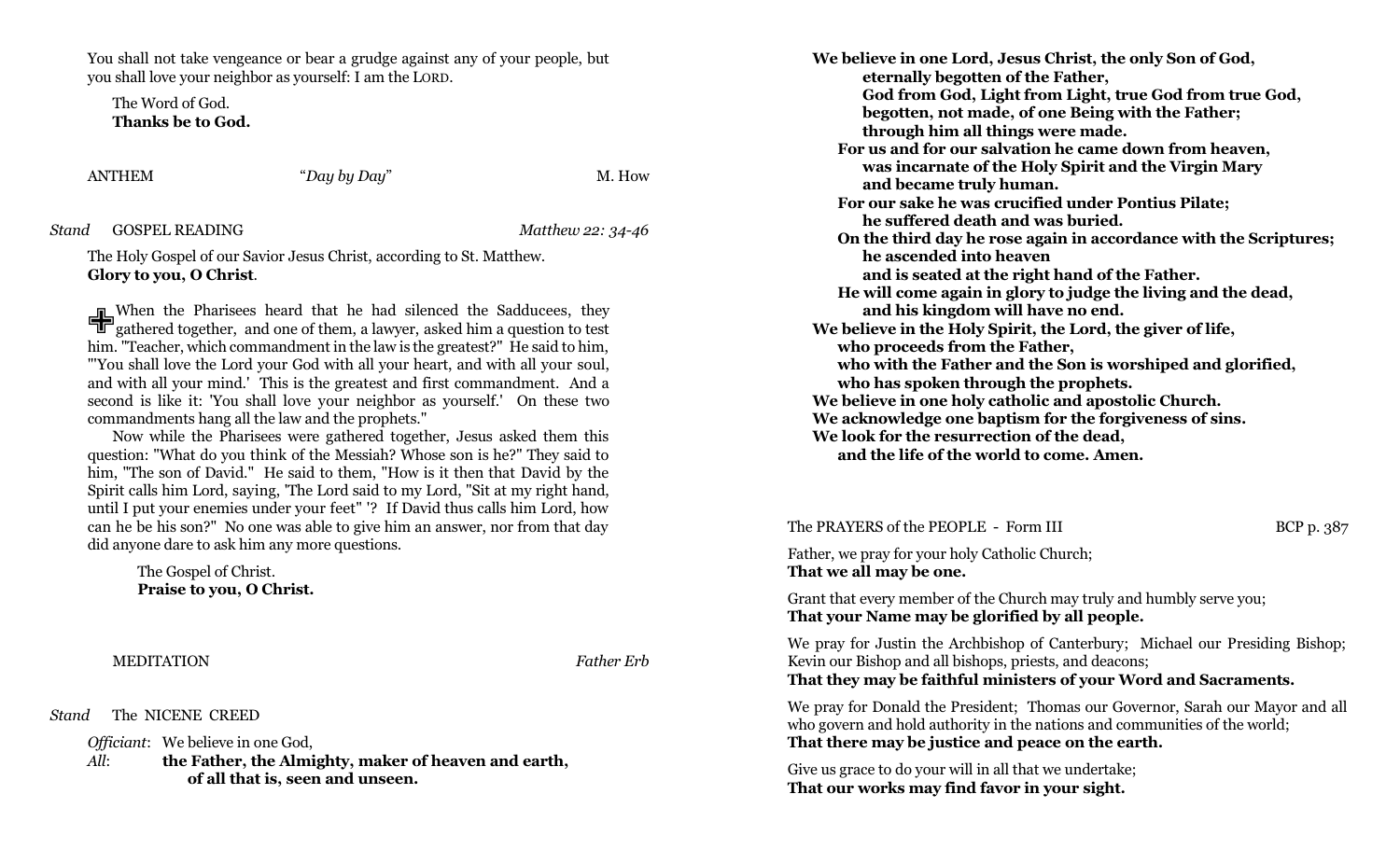Have compassion on \_\_\_\_\_\_\_\_\_\_\_ and all who suffer from any grief or trouble; **That they may be delivered from their distress.**

Give to the departed  $\triangleq$  eternal rest; **Let light perpetual shine upon them.**

We praise you for your saints who have entered into joy; **May we also come to share in your heavenly kingdom.**

Let us pray for our own needs and those of others. *silence is held*

*The Celebrant offers a concluding Collect.*

## **THE CELEBRATION of HOLY COMMUNION**

*Celebrant*: God be with you. *People*: **And also with you.** Lift up your hearts. **We lift them up to God.** Let us give our thanks to God. **It is right to give God thanks and praise.**

*The Celebrant continues*

**Holy, holy, holy Lord, God of power and might: Heaven and earth are full of your glory. Hosanna in the highest. Blest is He who comes in the Name of the Lord. Hosanna in the highest.**

*The Celebrant continues.*

*Memorial Acclamation*:

**Christ has died; Christ is risen; Christ will come again.**

## The LORD'S PRAYER

## *At the Fraction*

**Lamb of God, you take away the sin of the world, have mercy on us.** *2x* **Lamb of God, you take away the sin of the world, grant us peace.**

## **The SHARING of HOLY COMMUNION**

- + MASKS must remain in place throughout the celebration, except when individuals partake of the wafer and wine.
- + SOCIAL DISTANCING of SIX FEET Please observe distancing while proceeding to receive the elements. Remember that "Slow, Meditative and Prayerful Solemnity" are hallmarks of the Spiritual Life, especially in approaching the Divine Presence in the Sacrament.
- + INDIVIDUAL ELEMENTS are provided on separate trays. Consecrated wafers are provided in paper containers. Consume the wafer, then dispose the paper container in the basket provided. Then proceed to the right for individual disposable cups of consecrated (golden) wine and (purple) grape juice. Take a cup and when consumed, place the empty cup in the basket provided.
- + RETURN to your seats by the right-hand aisle when finished.

## POST-COMMUNION PRAYER

*Celebrant*: Almighty and everliving God,

*All*: **we thank you for feeding us with the spiritual food of the most precious Body and Blood of your Son our Savior Jesus Christ; and for assuring us in these holy mysteries that we are living members of the Body of your Son, and heirs of your eternal kingdom. And now, Father, send us out to do the work you have given us to do, to love and serve you as faithful witnesses of Christ our Lord. To him, to you, and to the Holy Spirit, be honor and glory, now and for ever. Amen.**

#### BLESSING and DISMISSAL

## *response*: **Thanks be to God. Alleluia, alleluia!**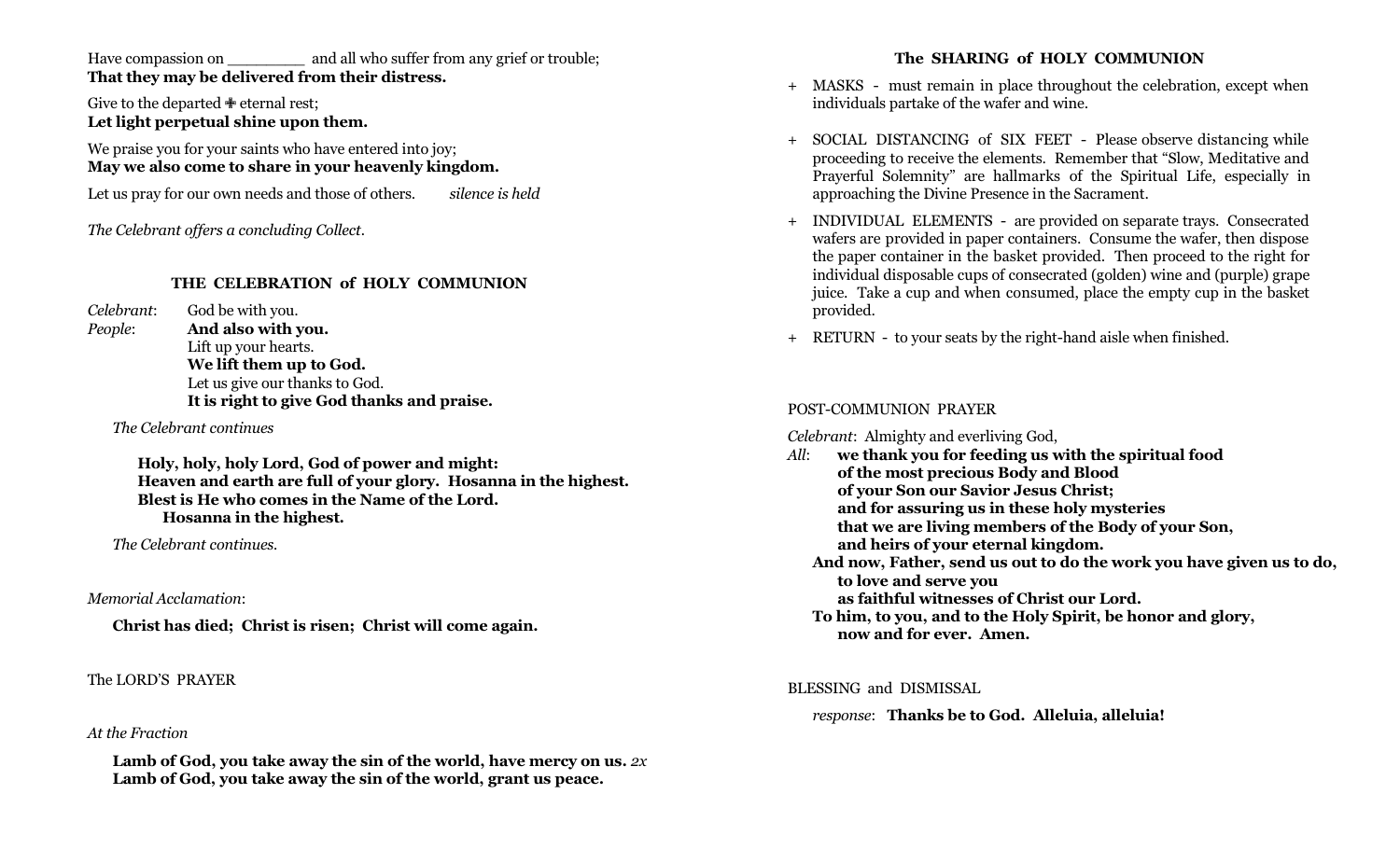#### ANNOUNCEMENTS

BIBLE STUDY - "Zooming" through the Bible" has moved to Tuesday evenings at 7:00pm. Join us one day, or each week as your schedule allows. This week we continue with the book of Job in the Old Testament. How does a person of faith deal with calamity? A Zoom invitation is sent to the Parish e-list each week.

VESTRY UPDATES - With family needs, Todd Stephens has stepped down after a number of years as Sr. Warden, while remaining on Vestry. Dr. Matthew Corso has accepted Todd's recommendation and my appointment as "Rector's Warden." (Peter Mikulak remains as "People's Warden.") Neil Petrosky has taken the role of Finance Chair. Also, William Bush has accepted the invitation to fill a vacancy on Vestry. We are grateful to all of these parish members as they help us all work for the good of Christ's Gospel in this place.

FORWARD DAY BY DAY - Devotionals are so important. The new edition of the Church's daily meditations are available at the entrance of the Church, in regular and large print formats.

HARVEST HAM DINNER - Thanks to everyone who helped with the 'unusual' annual Harvest Ham Dinner this week. Rough estimate of profits is \$1,500. One of our best proceeds ever.

TAKE A HIKE - This Sunday afternoon, Fr. Ed will lead any who wish to join him on a hike around Prompton Lake. Let Fr. Ed know if you'd like to join him on either of these outings. Let us revel in the beauty of God's Creation.

ALL SAINTS - Next Sunday we commemorate All the Saints who have gone before us into God's Glory. A Book of Remembrance for names you wish us to share is in the back of the Church. Or you can e-mail Fr. Ed with names.

PLANNING FOR THE END OF LIFE - Booklets from the Church Pension Group provide helpful information including Advance Directives, Wills, and Funeral Wishes. Copies are available in the back of the Church. Include your loved ones in your planning so they know what you wish and don't want - like what hymns you want sung at your funeral!

IN MEMORIA - The annual Hallowe'en Organ Concert will be transformed into a 'service' of memorial for the now 230 Thousand who have died in the US due to Covid-19. Two 'halves' of the program (with an 'intermission') will be broadcast just like our Virtual Grace services are, for listening at any time. Because of continuing problems with "Mabel" our beloved pipe organ, Fr. Ed will be playing his personal electronic organ from the Rectory den. Hymns and prayers will be offered to commemorate "All the Saints" who have died this year.

Almighty God, to whom we must account for all our powers and privileges: Guide the people of the United States in the election of a President, Justices, officials and representatives; that, by faithful administration and wise laws, the rights of all may be protected and our nation be enabled to fulfill your purposes; through Jesus Christ our Lord. **Amen.**

#### The PRAYERS of the PEOPLE

*For those who need God's comfort and care*: Richelle Stephens; Addison; George Varites; Rob O'Connor; Zach Wyckoff.

*For those celebrating birthdays this week*: Emery Jellock; Carla Huss; Taber Starnes; Todd Stephens - *Are we missing anyone*?

> Grace Episcopal Church 827 Church Street Honesdale, Pennsylvania

The Rev'd Edward K. Erb, *rector*

www.gracechurchhonesdale.org rector@gracechurchhonesdale.org 570.241.2685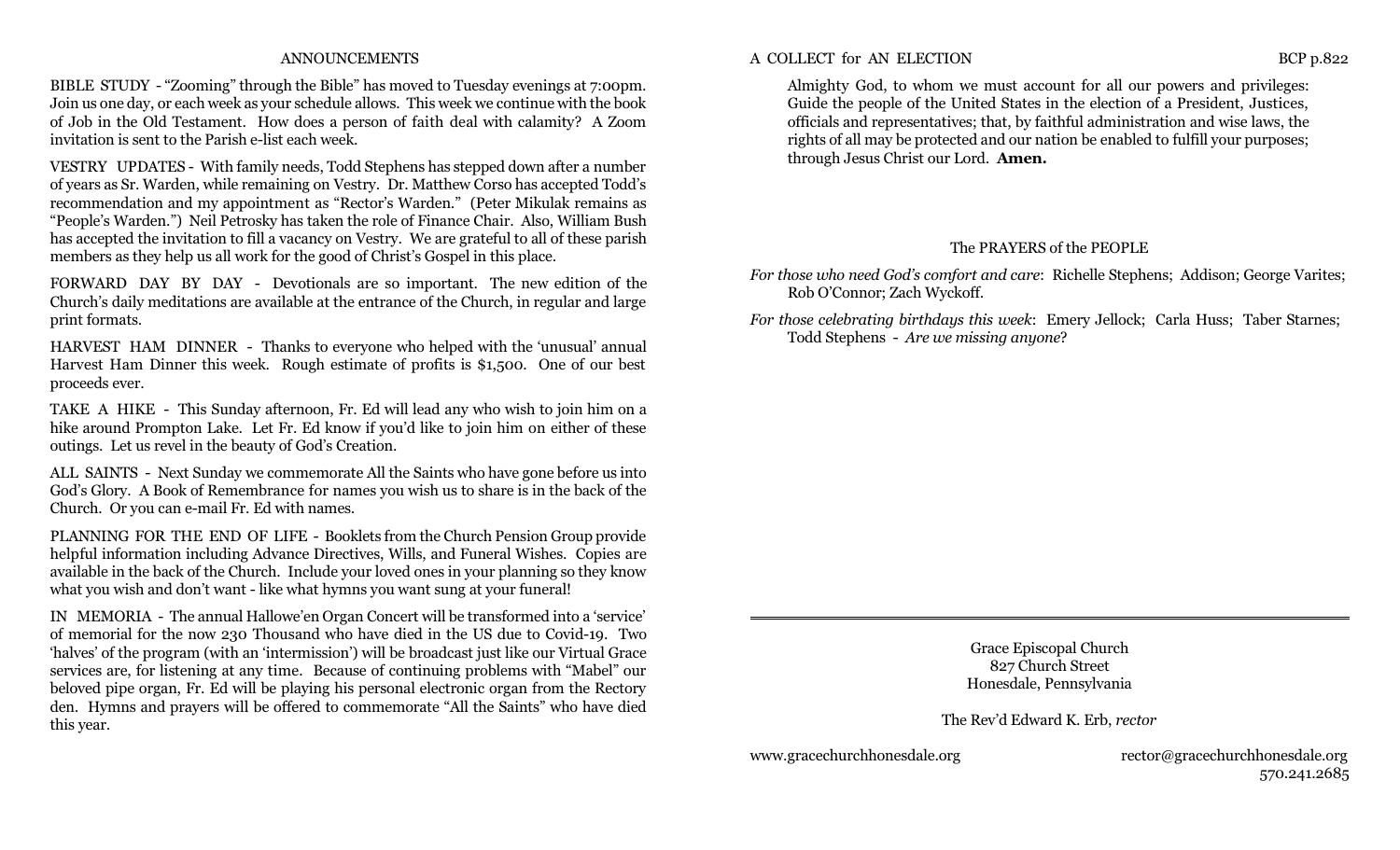GRACE CHURCH Honesdale, PA Proper 25-A (RCL-2) 24-25 October 2020

Leviticus 19: 1-2, 15-18 Psalm 1 Matthew 22:34-46

# *LET THE SPIRIT OF GOD SPEAK* + + +

Where cross the crowded ways of life, where sound the cries of race and clan, above the noise of selfish strife, we hear your voice, O Son of Man.

In haunts of wretchedness and need, on shadowed thresholds fraught with fears, from paths where hide the lures of greed, we catch the vision of your tears. *Hymn #609, F. H. North*

A hymn from our Hymnal suggested by several liturgical planners for today's readings.

"Above the noise of selfish strife,

we *need to* hear your voice, O God."

These weeks, we've listened to Judicial Committee interviews,

Vice-Presidential and Presidential debates, which have set many of our brains wheeling, we have to be honest.

 $+ 2 +$ 

I can't imagine being any of those candidates! But each of us have had to sit through squirming maybe less than comfortable job interviews.

Theodore Wardlaw, President and Professor of Homiletics at Austin Presbyterian Seminary, reflects on today's Gospel, and the authorities, a Pharisaic lawyer, questioning Jesus' theology and knowledge of Scripture. It made Professor Wardlaw think of his process to ordination, something all of us clergy go through interview after interview with the Commission on Ministry. I have to be careful here, because one of our parish members serves on our Diocesan Commission,

as does our former assistant Susan Treanor.

Professor Wardlaw recalls that one interviewer asked him a trick question, similar to the one the lawyer asked Jesus: "Where did Cain and Abel find their wives?" For as we know, Adam and Eve had these two sons, but no mention of women at this point in Genesis.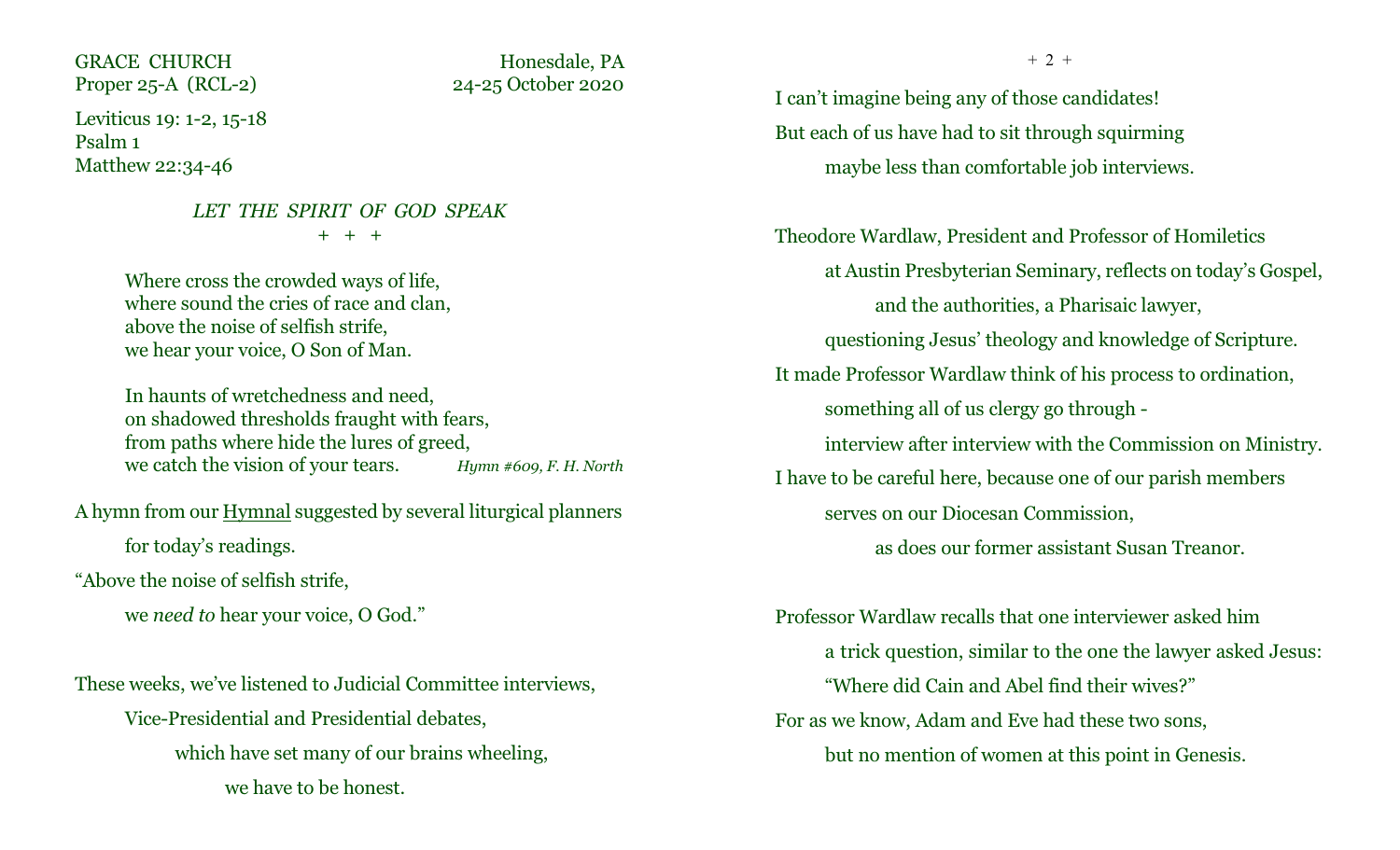Trip-up on Biblical literalism,

or the liberal view that Genesis is sacred myth.

or that women weren't important to this part of the story.

 $+ 3 +$ 

Jesus said in such situations:

When they bring you before the authorities, do not worry about how you are to defend yourselves or what you are to say; for the Holy Spirit will teach you at that very hour what you ought to say." *Luke 12:11-12, // Matt 10:19, Mark 13:11*

I've told of my own final interview after 4 years in "The Process," three of which were in seminary,

and the Commission being frustrated with me. They had all known me for many years as a lay musician and active leader in Diocesan organizations,

serving as chair of the Diocesan Music Committee.

They were frustrated because I would not share personal faith -

I still have problems with that.

So the Deacon in charge of Deacons, a nurse who I served with many times at camps and youth conferences,

Carol tried to play my card.

"Ed, tell us what your favorite hymn is, and why."

I have several, none of them were what came out of my mouth: "There is a balm in Gilead." (Not then one of my favorite hymns, but it is now). Carol looked askance at me. Now, I was an organist. I play the music. I hardly have the first verses memorized, let along the second or third. "Why?' she asked. "If you cannot preach like Peter, if you cannot pray like Paul, you can tell the love of Jesus and how he died for all." They were ready to ordain me there and then. As I've said several times these past weeks, quoting St. Francis, "Preach the Gospel. If necessary, use words." Maybe I'll have that put on the back of my tombstone, while the front reads, "He tried." Jesus said in such situations:

Do not worry... for the Holy Spirit will teach you at that very hour what you ought to say."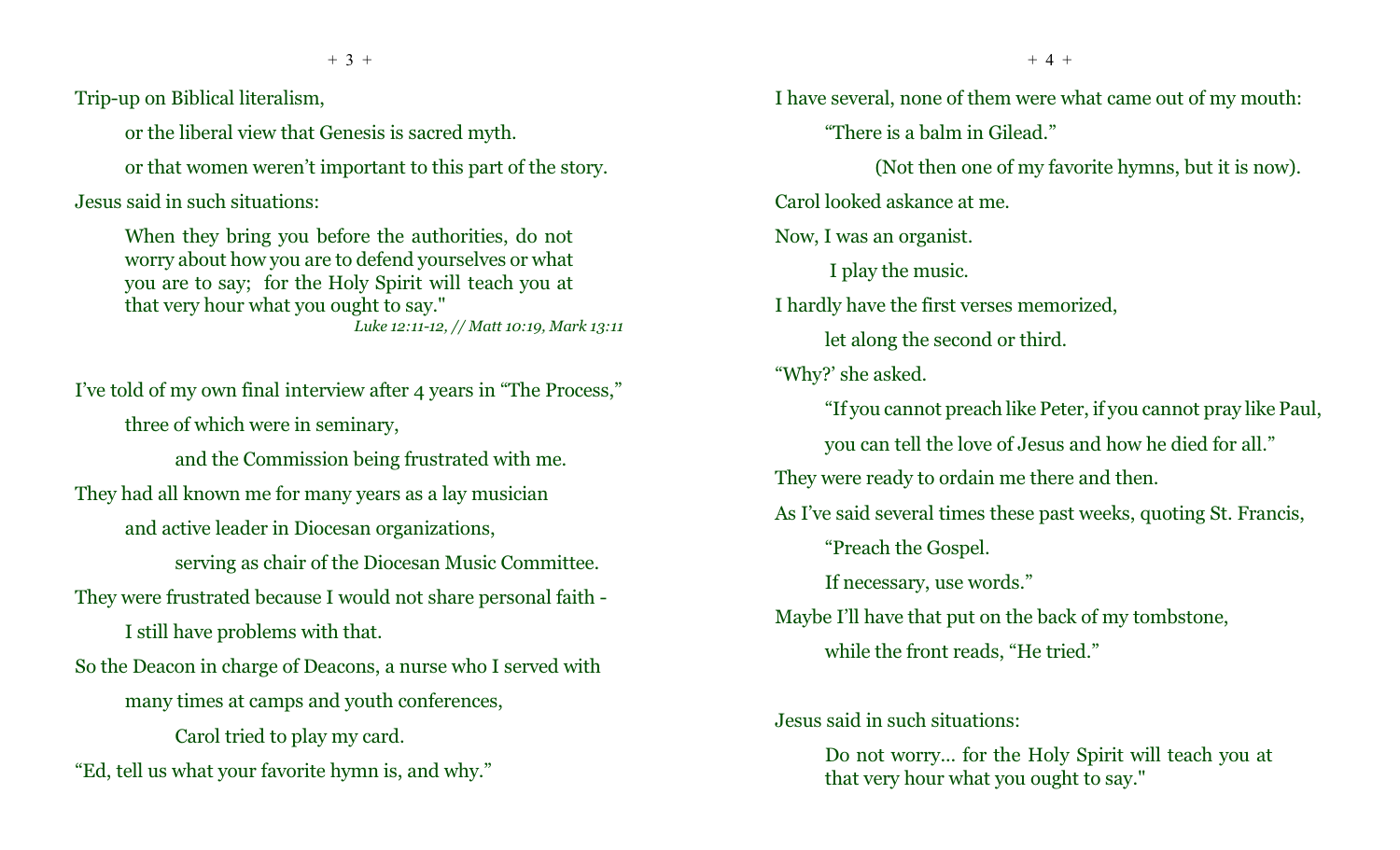I've often wondered what Jesus really knew, and how much he winged it -

wings of the Holy Spirit, that is.

It has always been my advice - do as I preach, not as I do,

for my German temperament often gets in the way -

take a deep breath, in-spirate, be in-Spirited,

and let the Spirit of Holiness do her work.

Hear again the admonishment of God to Moses and the people

which we read earlier:

Be holy, as I your God am holy. You shall not render an unjust judgment; you shall not be partial to the poor or defer to the great: with justice you shall judge your neighbor. You shall not go around as a slanderer among your people, and you shall not profit by the blood of your neighbor... But you shall love others as yourself. *Leviticus 19: 1-2, 15-18*, adapted

In all such situations, when someone other than God tempts you,

allow God's Holy Spirit to speak and work through you. It worked for Jesus,

even though it brought him to the Cross.

For even today, Jesus is only days before the arrest, the trial and the Crucifixion. Allowing the Spirit will work here and now, as we come to contentious elections and continue in political upheaval. Allow the model of Christ our Savior and the workings of God's Spirit speak in and through you, today, tomorrow, this Tuesday, and through all of your life, for the God's salvation of the world. And remember in your heart and in your actions the Greatest of the Commandments given to Moses and the people of the Exodus and given again by Jesus the Messiah who through us would save the world the Greatest Commandment is this: LOVE, shown greatly in the respect for others. And only in and with and through God is that divine Love possible.